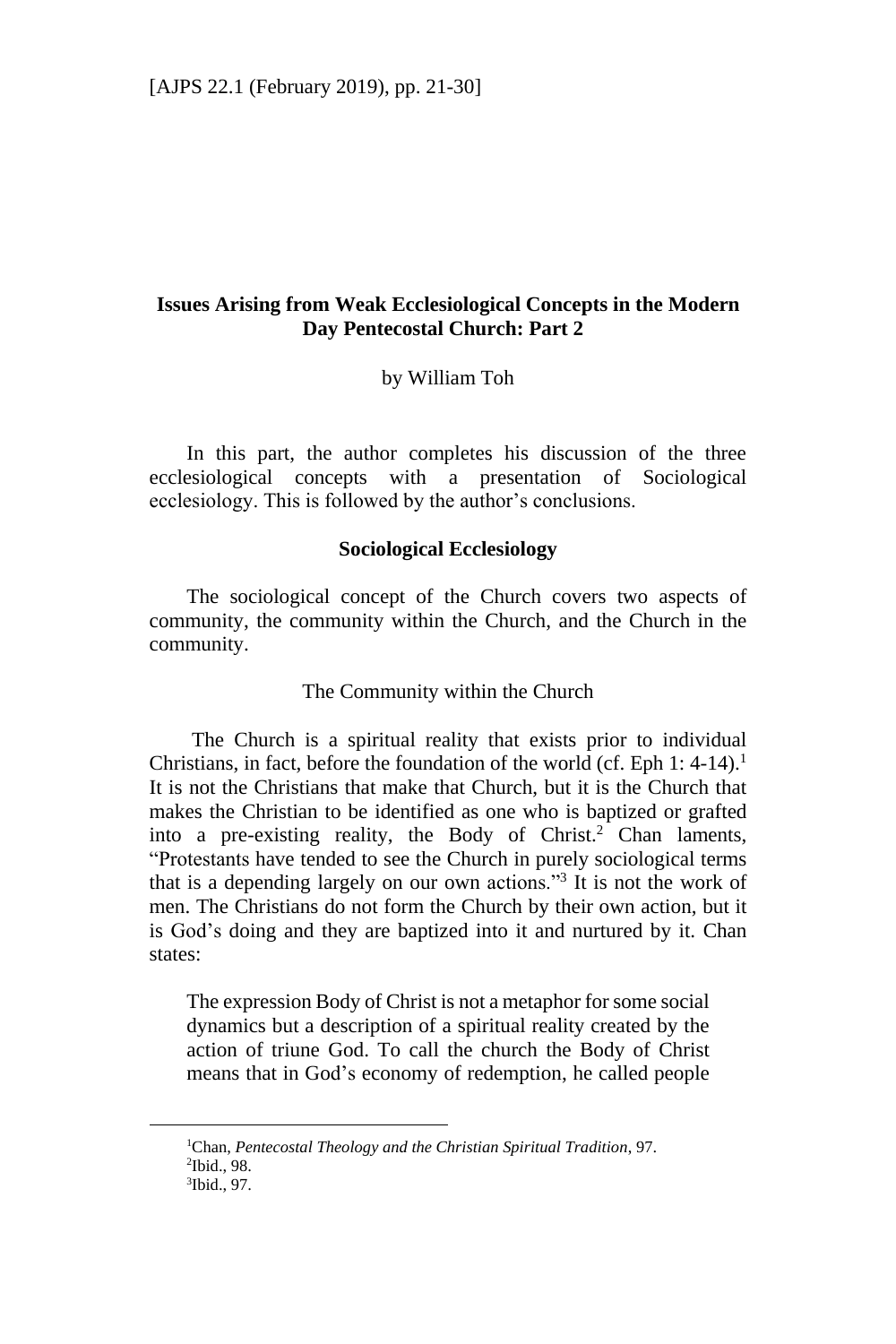from the old creation and reconstituted them a new creation in Christ. This body is invigorated by the Spirit of life who raised Jesus from the dead.<sup>4</sup>

The Church exists in the outpouring of the Holy Spirit, and it is the Spirit baptism, which gave rise to the global church and remains the very substance of the Church's life in the Spirit including its charismatic focus and mission.<sup>5</sup> The Spirit unites believers with Christ and into fellowship with others.<sup>6</sup> Ralph Del Colle states, "the graces, energies, gifts, and power of the Holy Spirit help constitute the church, beckoning it toward the Kingdom, establishing its *koinonia* or communion, and enabling its life and witness until fulfillment."<sup>7</sup> The Church is a fellowship of committed believers, submitting their lives to Christ's lordship in the power of the Spirit. The Church is a redeemed community that has been "swept into a divine world of mutual love and begun to experience the very purpose of our nature as spiritual and social beings." Mirolsav Volf writes:

Each person gives of himself or herself to others, and each person in a unique way takes up others into himself or herself. This is the process of the mutual internalization of personal characteristics occurring in the Church through the Holy Spirit indwelling Christians. The Spirit opens them to one another and allows them to become catholic persons in their uniqueness. It is here that they, in a creaturely way, correspond to the catholicity of the divine persons.<sup>8</sup>

The true *koinonia* in the community is not by human effort. Macchia comments that there is a dynamic relationship between koinonia and Spirit baptism: "Spirit baptism in the light *of koinonia* means that the church in the power of the Spirit is not just a voluntary association of individual believers but rather a growing and empathetic fellowship that reconciles diverse peoples who can bear one another's burdens in the love of God."<sup>9</sup>

<sup>4</sup> Ibid., 98.

<sup>5</sup>Macchia, *Bapized in the Spirit - A Global Pentecostal Theology*, 155.

<sup>6</sup>Kärkkäinen, *Pneumatology: The Holy Spirit in Ecumenical, International, and Contextual Perspective*, 124.

<sup>7</sup>Macchia, *Bapized in the Spirit - A Global Pentecostal Theology*, 194.

<sup>8</sup>Wyand J. de Kock, "The Church as a Redeemed, Un-Redeemed, and Redeeming Community," in *Toward a Pentecostal Ecclesiology: The Church and the Fivefold Gospel* (Cleveland, TN: CPT Press, 2010), 53.

<sup>9</sup>Macchia, Baptized in the Spirit - A Global Pentecostal Theology, 167–8.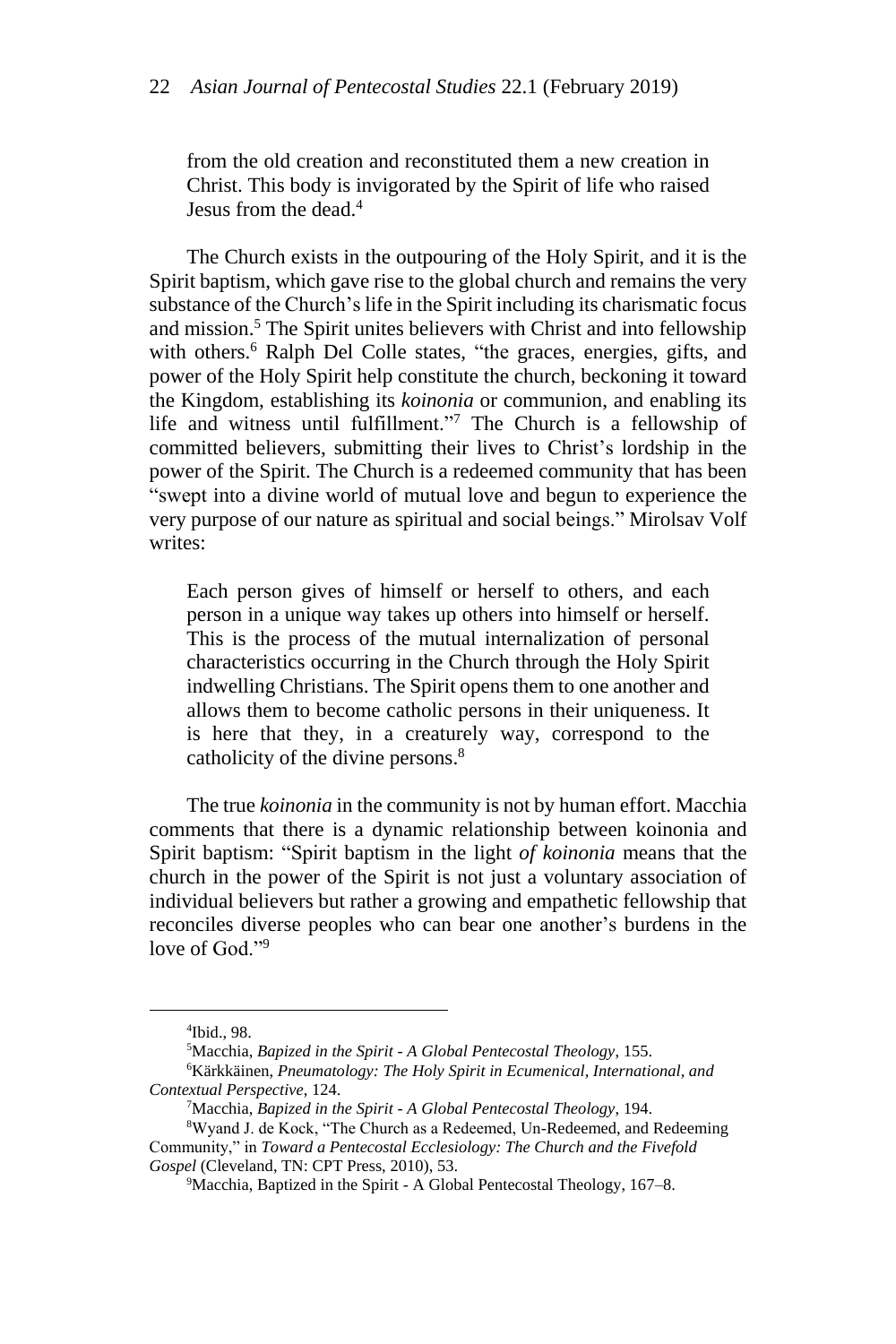#### The Church in the Community

The Church is the spirit-filled community, and Pinnock rightly states, "Only when there is God's grace flowing in and through Spiritfilled communities will we have enough to enable us to challenge the broken and distorted relationships that are a feature in societies everywhere today."<sup>10</sup> Although evangelism and discipleship must always be the foremost task of the Church, the people of God cannot stand aside from the social evils and the injustices of our time, about which the Bible speaks so powerfully. In the Assemblies of God USA official position paper, it states:

As we preach the gospel of peace and about the miracleworking, life-giving Prince of Peace, we must be alert to the brokenness and systemic evils of the world around those to whom we minister. If we are prayerful and willing, our Lord by His Spirit will lead us through our ministries to be peacemakers (Matthew 5:9), to help the needy (Matthew 25:35–36), and to minister in love and compassion endeavoring to obey everything He commanded.<sup>11</sup>

The early Pentecostals felt the urgency of the moment when they spoke in tongues, connecting individual Christians and churches with the need for global justice, reconciliation, and redemption.<sup>12</sup> To Seymour, *glossolalia* was not a badge to identify oneself as a Pentecostal, nor was it just a sign of a supernatural experience, but it was a symbol of God bringing together into one body people from every conceivable background.<sup>13</sup> The Church's social witness, both social welfare for individuals and social action that transforms social systems, makes tangible the Church's kerygmatic proclamation, confirms the truth of and validates the gospel's claims, and serves to exemplify the Church as a counter community even as it transmits or bears the Church's moral tradition.<sup>14</sup> To accomplish this, Dempster urges the Church to follow in the footsteps of Jesus and do what he did under the power of the Spirit: proclaiming and inaugurating the kingdom of God among the poor, the

<sup>10</sup>Pinnock, 150.

 $11$ Ibid.

<sup>&</sup>lt;sup>12</sup>Frank D. Macchia, "The Struggle for Global Witness: Shifting Paradigms in Pentecostal Theology," in *The Globalization of Pentecostalism : A Religion Made to Travel*, ed. Murray W. Dempster, Byron D. Klaus, and Douglas Petersen (Oxford, England : Regnum Books, 1999), 18.

<sup>13</sup>Chan, *Pentecostal Theology and the Christian Spiritual Tradition*, 103. 14Yong, 189-90.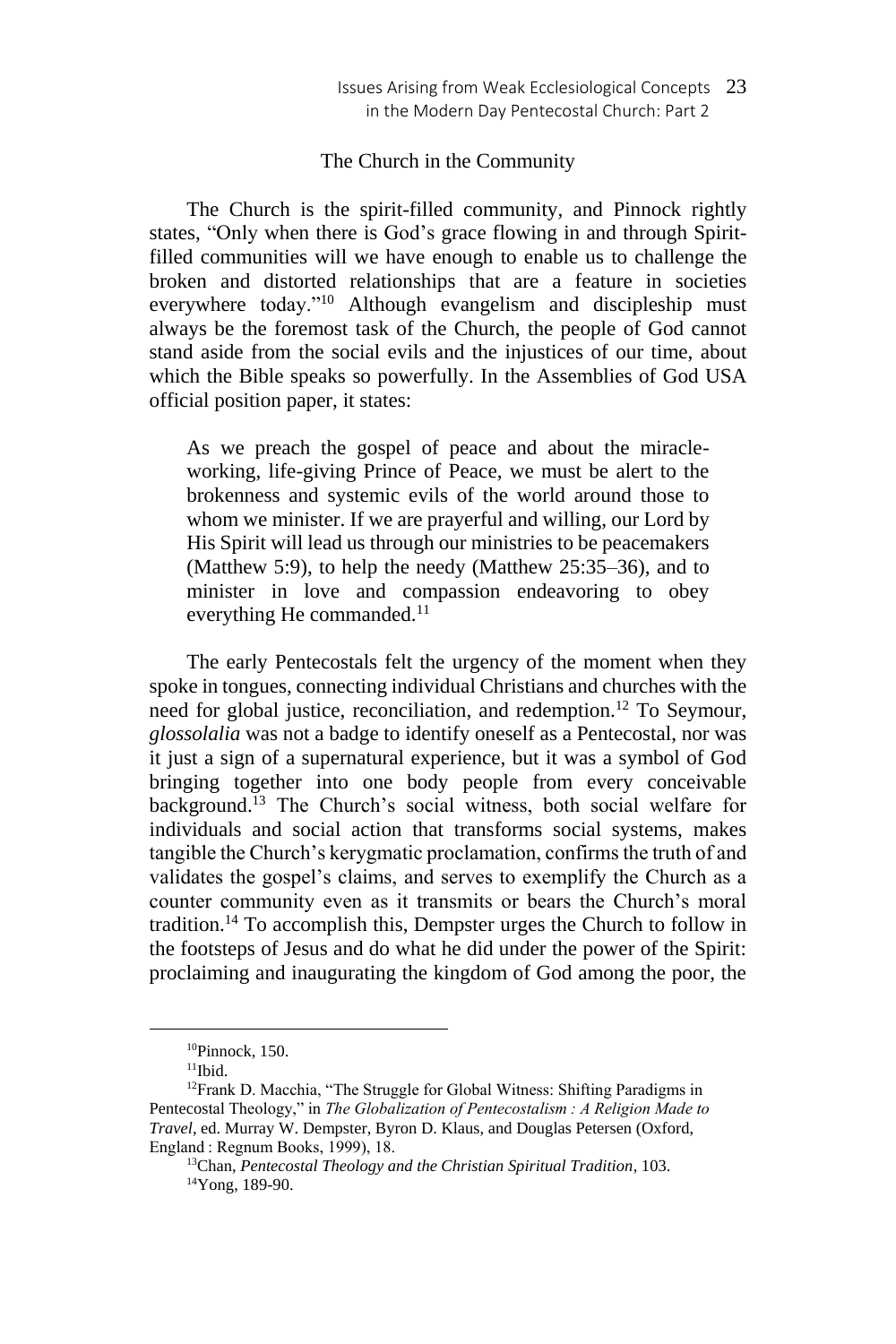oppressed, the sick, the demon-possessed, and others.<sup>15</sup> The Church's social witness remains its most powerful means of proclaiming the full gospel, since the gospel is not just talk, or a collection of ideas, but action. Empowered by the Spirit, such witness overcomes the structures and carriers of evil, and heals the divisions between human beings as far as is possible while awaiting the eschatological kingdom. These are the normative marks of the Spirit's presence and activity in the ecumenical tradition of Pentecostalism.<sup>16</sup>

## A Weak Sociological Concept of the Church

A weak sociological concept of the Church will result in two negative consequences: consumerism and humanism.

#### *Consumerism*

A weak sociological concept of the Church tends to steer the church to defining itself as a service provider, catering to the needs of individual Christians. When the Church is seen as existing for the benefit of the individual, then the focus of ministry will be on individuals and how their needs can be met by the Church.<sup>17</sup>

This kind of Church will produce consumerist congregants and will treat her congregants as her customers. In everything that the Church does, she will think of how to satisfy her customers so that they will be pleased and will keep on "patronizing" the Church. Furthermore, the Church will focus on the rich congregants as they are her main financial source. They will be inwardly fixated, and the Church will function as a clubhouse, likely ignoring the poor and needy people in the world. In the 2006 July article of Christian Today, entitled From Lord to Label: How Consumerism Undermines Our Faith, the author comments:

To appeal to religious consumers we must commodify our congregations—slapping our church's logo on shirts, coffee mugs, and Bible covers. And we strive to convince a sustainable segment of the religious marketplace that our church is "relevant," "comfortable," or "exciting." As a result, choosing a church today isn't merely about finding a community to learn and live out the Christian faith. It's about "church shopping" to find the congregation that best expresses my identity. This drives Christian leaders to differentiate their church by

<sup>15</sup>Ibid., 190.

<sup>&</sup>lt;sup>16</sup>Ibid., 190.

<sup>&</sup>lt;sup>17</sup>Chan, 98.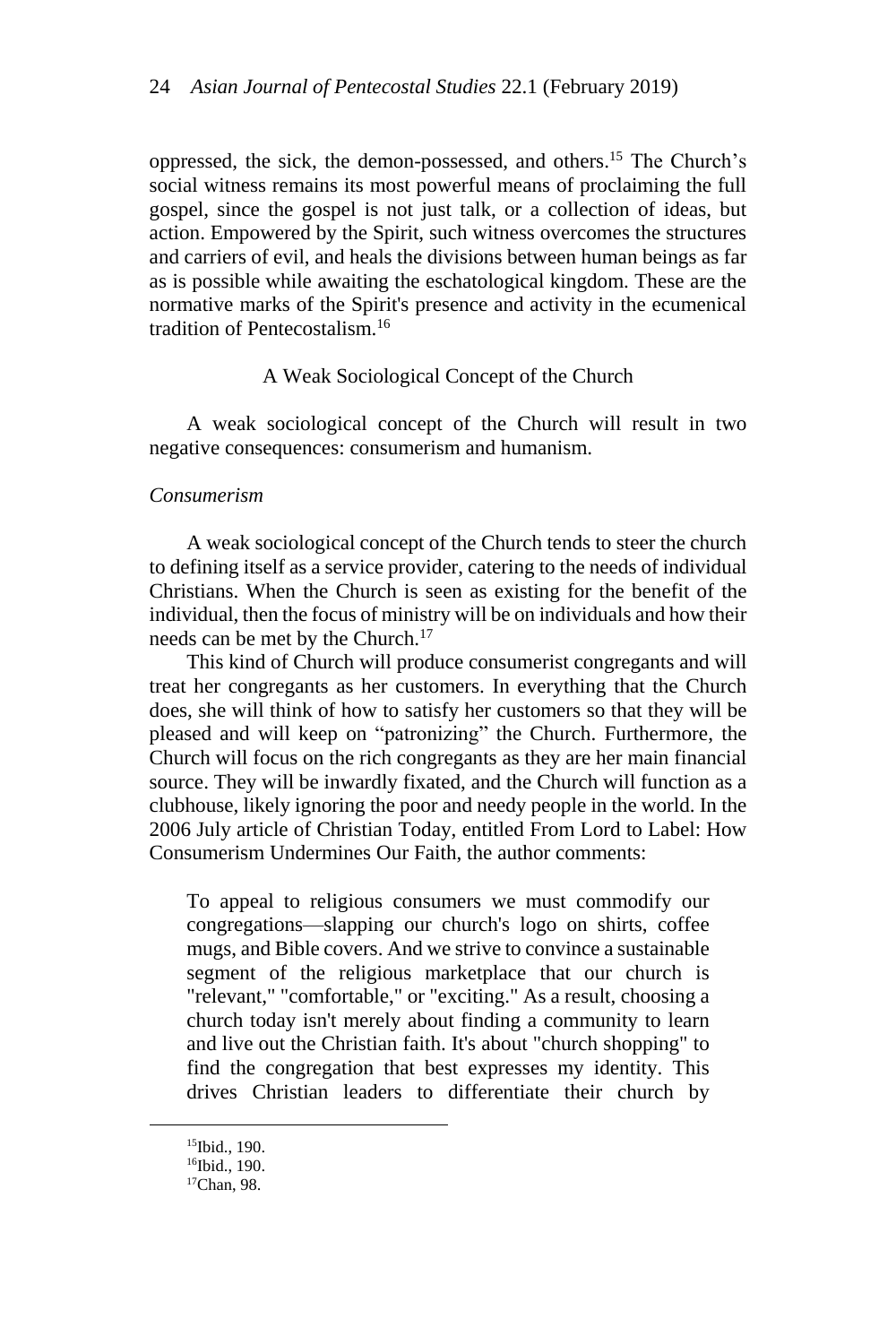providing more of the features and services people want. After all, in a consumer culture, the customer, not Christ, is king.<sup>18</sup>

A veteran Singapore Pentecostal pastor laments that in order to attract people to come to church, churches have adopted a concert style of worship and preach what their congregants want to hear (2 Tim. 4:3). Thus, these churches avoid the message of holiness, sin, commitment, sacrificial love, etc. He also observes that many Christians will move to another church if they are not happy in the one they attend. In his article, "Consumerism and the Church," Dr. David Lim reminds the readers:

Biblically, the Church is the body of Christ, not a crowd at an event. The New Testament church was based on a commitment to stick together through thick and thin, and stand united as an army against enemies. Believers were meant to grow together, care for and minister to one another. They were supposed to stand side by side, loyally and fervently defending one another against Satan and the demonic realm, claiming victory over them $19$ 

The Pentecostal Church will nurture a culture of consumerism if it conceptualizes the Church as existing for the individual. We need to switch the focus from the individual's needs to our common life in Christ, for example, how Pentecostals, as one people of God, can fulfill God's ultimate purpose for the universe.<sup>20</sup>

## *Humanism*

Chan states that a weak sociological concept of the Church will result in a sociological understanding that sees the Church as a community brought about by people for a common purpose so that the *koinonia* is not primarily the creation of the Spirit of God but of a kindred human spirit.<sup>21</sup> Congregants will believe that they are the ones who make the Church, rather than Christ who said, "I will build my church" (Mt. 16:18)." Chan comments Christians need to understand that

<sup>18&</sup>quot;From Lord to Label: How Consumerism Undermines Our Faith," CT Pastors, http://www.christianitytoday.com/pastors/2006/july-online-only/from-lord-to-label-howconsumerism-undermines-our-faith.html (accessed November 17, 2017).

<sup>19</sup>David Lim, "Consumerism and the Church," *The Assembilies of God of Singapore*, April 2018, 036 edition, 7.

<sup>20</sup>Chan, *Pentecostal Theology and the Christian Spiritual Tradition*, 98. 21Ibid., 98-99.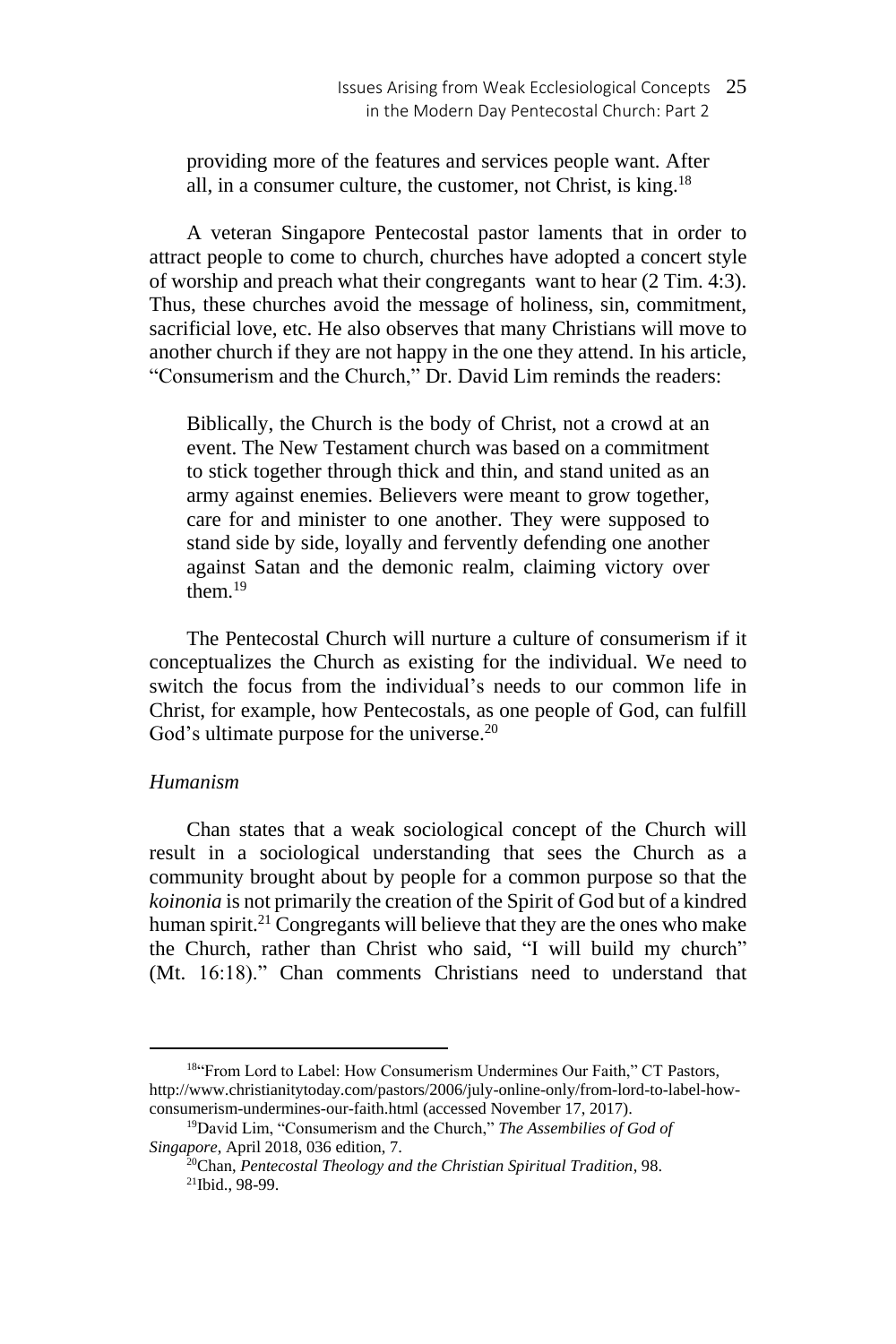"Congregants do not make the church. It is the church that makes them, and gives them their special identity."<sup>22</sup>

If the Church believes that it is the Christians themselves who make up the Church, the Church will look more like an organization than an organism. It is not biblical to picture the Church as an organization, because the Church is the Body of Christ. The human body is an organism and likewise, the Church is an organism rather than an organization. Christ is the head of the body and it is the Holy Spirit that makes the Church, runs the Church and keeps her alive. Once the organization replaces the Holy Spirit, the running of the Church will be by the human spirit. The running of such a church will likely be based on the latest leadership, management or marketing theories, and not depend on the leading of the Spirit. The Church will have the form but not the Spirit.

Secondly, the Church cannot be built on man's agenda, even when the agenda is of good intention, instead of God's agenda. Such a Church will use Jesus' name in vain to build the community without God's endorsement. The author has heard of stories that pastors who, being unhappy, or angry, or hurt by their church, decided to leave one church to build another church near their former church without ascertaining if it was the call of God to start a church there.

The Church consists of believers "baptized in one Spirit into one body, whether Jews or Greeks, slave or free. We are all given the one Spirit to drink." (1 Cor.12:13), and this indicates that Spirit baptism not only forms the church as Christ's body, but it initiates people into its life, and it involves a diversity of participants united as one.<sup>23</sup> Macchia rightly states that the Church was formed with a charismatic structure and this structure is fluid and relational, because spiritual gifts are graced ways of relating to each other that depend on the will of the Spirit that is at work among us  $(1 \text{ Cor. } 12:11).^{24}$  Spiritual gifts signify and facilitate graced relationships and they open the Church to God's grace, and show forth signs of this grace in a graceless world.<sup>25</sup>

<sup>22</sup>Ibid., 97-98.

<sup>23</sup> Macchia, *Bapized in the Spirit - A Global Pentecostal Theology*, 201.

<sup>24</sup> Ibid., 242.

 $25$  Ibid.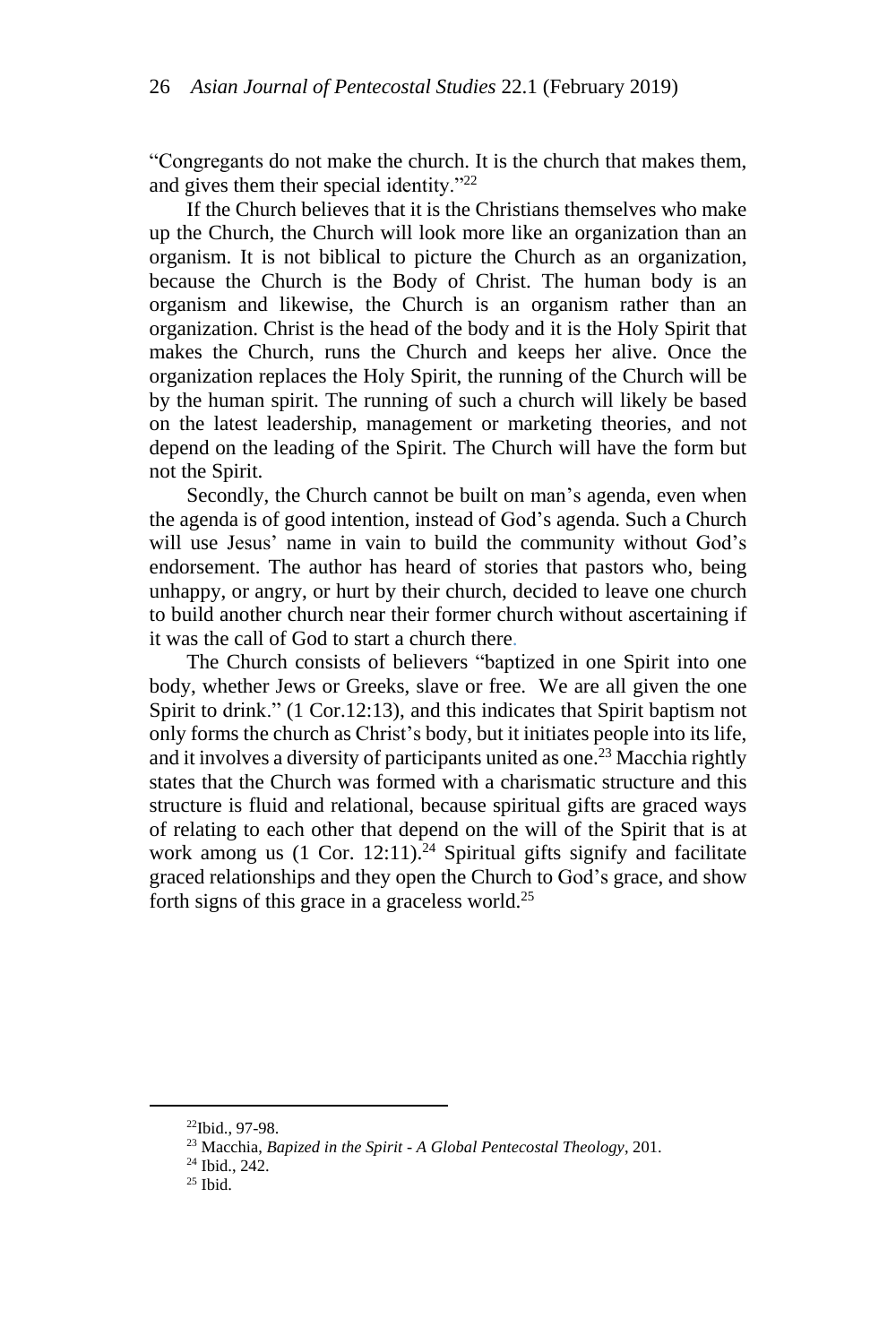#### **Conclusion**

Chan states that after a century, classical Pentecostalism is experiencing spiritual fatigue.<sup>26</sup> If the Church is fatigued, she cannot be the answer to the problems of the world. As D.T. Niles states:

We often say that the answer to the problems of the world is Jesus Christ. Can I say with reverence that the answer to the problems of our world is not Jesus Christ? The answer to the problems of the world is the answer that Jesus Christ provided, which is the Church Jesus Christ has set in the world, a community bound to him, sharing his life and his mission, and endued with the power of the Holy Spirit. Pastors and leaders, the church is the answer that our Lord Jesus has provided for the world. $27$ 

There are many possible factors that lead to spiritual fatigue. However one thing is certain, when the Church has weak concepts of Christological ecclesiology, pneumatological ecclesiology, and sociological ecclesiology, the Church will suffer and be weakened.

As such, it is imperative for the Church to have a strong Christological concept so that the Church is built on the solid foundation of producing strong disciples. Additionally, the Church must have a correct pneumatological concept as this will result in the Church being dynamic and full of life. It is also imperative that the Church have the correct sociological concept, so that we will grow as community and be a blessing to the world outside the church. By acquiring correct ecclesiological concepts, the Church will arise to be the salt and light of this world, and the answer that our Lord Jesus has provided for the world.

#### **Bibliography**

- Althouse, Peter. "Ascension-Pentecost-Eschaton: A Theologcial Framework for Pentecostal Ecclesiology." In *Toward a Pentecostal Ecclesiology: The Church and the Fivefold Gospel*, edited by John Christopher Thomas, 225–47. Cleveland, TN: CPT Press, n.d.
- Augustine Daniela C. "The Empowered Church: Eccelesiological Dimensions of The Event Pentecostal." In *Toward a Pentecostal Eccelesiology. The Church and the Fivefold Gospel.*, edited by

<sup>26</sup>Chan, *Pentecostal Theology and the Christian Spiritual Tradition*, 8.  $27$ Ibid., 95.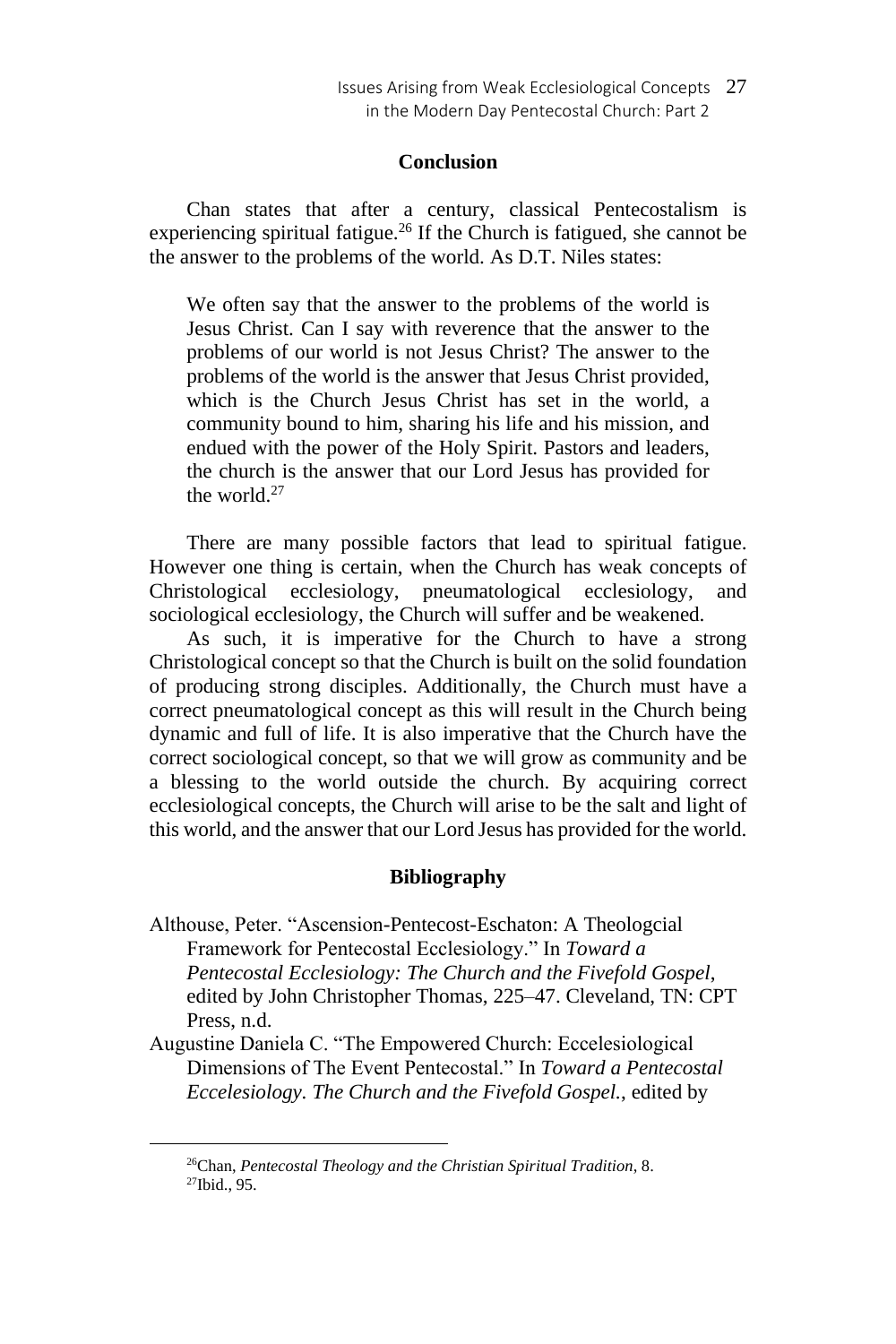John Christopher Thomas, 157–83. Cleveland, TN: CPT Press, 2010.

Chan, Simon. "Jesus as Spirit-Baptizer: Its Significance for Pentecostal Eccelesiology." In *Toward a Pentecostal Eccelesiology. The Church and the Fivefold Gospel.*, 139–56. Cleveland, TN: CPT Press, 2010.

———. *Pentecostal Theology and the Christian Spiritual Tradition*. Journal of Pentecostal theology. Supplement Series; 21. Sheffield, England: Sheffield Academic Press, 2000.

- Erickson, Millard J. *Christian Theology*. 2 edition. Grand Rapids, MI: Baker Academic, 1998.
- Grudem, Wayne A. *Systematic Theology : An Introduction to Biblical Doctrine*. Grand Rapids, MI : Zondervan Pub., 1994.
- Hocken. "Church." In *New International Dictionary of Pentecostal and Charismatic Movements, The*, edited by Stanley M. Burgess and Ed van der Maas, 544–553. Grand Rapids, MI : Zondervan, 2002.
- Hocken, P.D. "Theology of Church." Edited by Stanley M. Burgess and Eduard M. van der Maas. *New International Dictionary of Pentecostal and Charismatic Movements, The*. Grand Rapids, MI: Zondervan, June 1, 2002.
- Hodges, Melvin L. *The Indigenous Church*. Springfield, MO : Gospel Pub. House, 1976.
- Johnson, Todd M, and Peter F Crossing. "Christianity 2013: Renewalists and Faith and Migration." *International Bulletin of Missionary Research* 37, no. 1 (January 2013): 32–33.
- Kärkkäinen, Veli-Matti. *An Introduction to Ecclesiology : Ecumenical, Historical & Global Perspectives*. Downers Grove, IL: InterVarsity Press, 2002.

———. *Pentecostal Mission and Global Christianity*. Edited by Wonsuk Ma, Veli-Matti Kärkkäinen, and Kwabena J. Asamoah-Gyadu, n.d.

———. *Pneumatology: The Holy Spirit in Ecumenical, International, and Contextual Perspective*. Grand Rapids, MI: Baker Academic, 2008.

———. "'The Leaning Tower of Pentecostal Ecclesiology': Reflections on Doctrine of the Church on the Way." In *Toward a Pentecostal Eccelesiology. The Church and the Fivefold Gospel.*, edited by John Christopher Thomas. Cleveland, TN: CPT Press, 2010.

de Kock, Wyand J. "The Church as a Redeemed, Un-Redeemed, and Redeeming Community." In *Toward a Pentecostal Ecclesiology: The Church and the Fivefold Gospel*, 48–68. Cleveland, TN: CPT Press, 2010.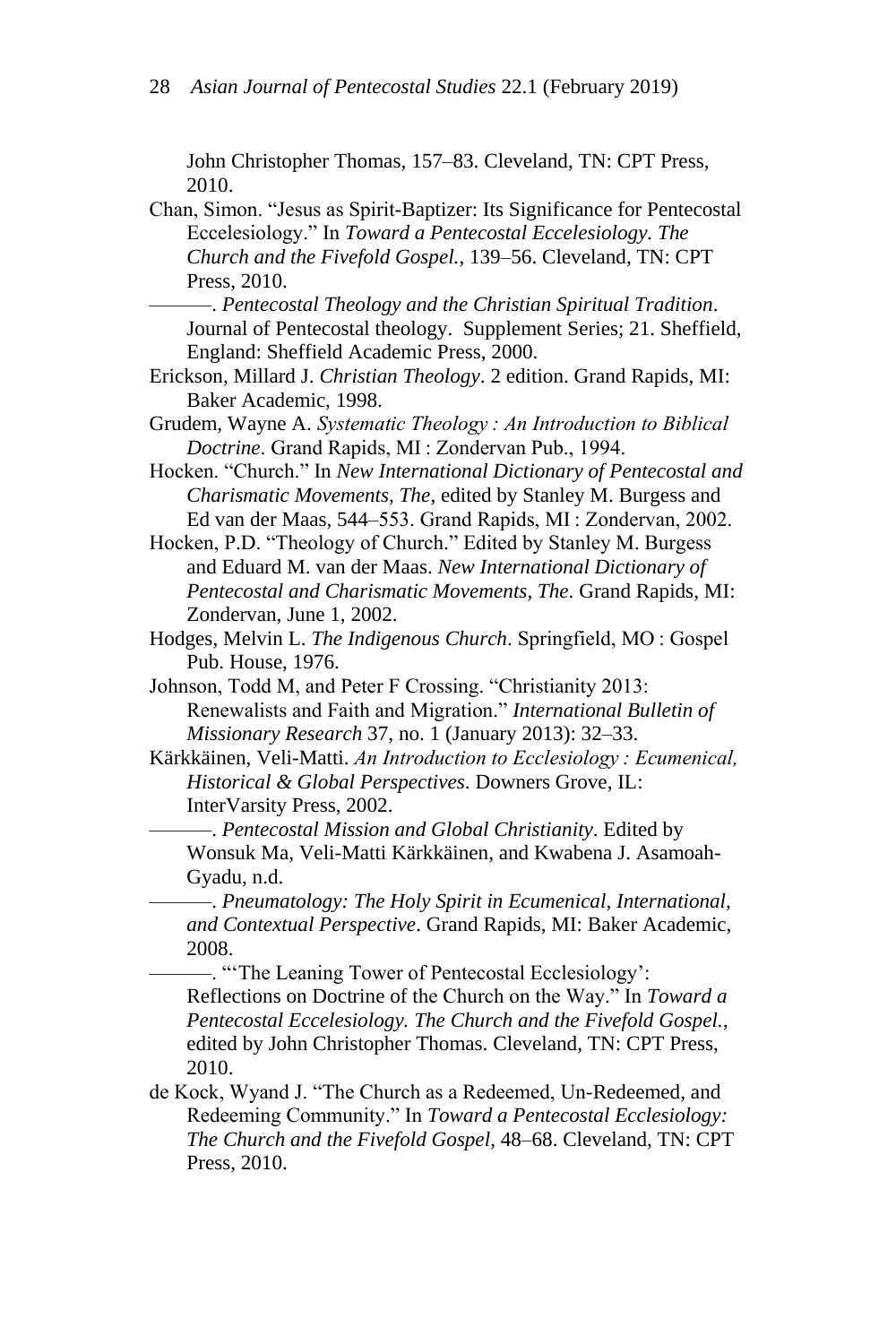Lim, David. "Consumerism and the Church." *The Assembilies of God of Singapore*, April 2018, 36th edition.

Ma, Jungja. "Pentecostal Challenges in East and South East Asia." In *The Globalization of Pentecostalism: A Religion Made to Travel*, edited by Murray W. Dempster, Byron D. Klaus, and Douglas Petersen, 183–202. Oxford, England : Regnum Books, 1991.

Macchia, Frank D. *Bapized in the Spirit - A Global Pentecostal Theology*. Grand Rapids, MI: Zondervan, 2006.

———. "The Struggle for Global Witness: Shifting Paradigms in Pentecostal Theology." In *The Globalization of Pentecostalism: A Religion Made to Travel*, edited by Murray W. Dempster, Byron D. Klaus, and Douglas Petersen, 8–29. Oxford, England: Regnum Books, 1999.

- Onyinah, Opoku. "Pentecostal Healing Communities." In *Toward a Pentecostal Ecclesiology: The Church and the Fivefold Gospel*, edited by John Christopher Thomas, 207–224. Cleveland, TN: CPT Press, 2010.
- Pinnock, Clark H. "Church in the Power of the Holy Spirit: The Promise of Pentecostal Ecclesiology." *Journal of Pentecostal Theology* 14, no. 2 (2006): 147–165.
- Tarr, Del. "The Church and the Spirit's Power." In *Signs & Wonders in Ministry Today*, edited by Benny C. Aker and Gary B. McGee, 9– 20. Springfield, MO: Gospel Pub. House, 1996.
- Vondey, Wolfgang. *Beyond Pentecostalism: The Crisis of Global Christianity and the Renewal of the Theological Agenda*. Pentecostal Manifestos. Grand Rapids, MI: William B. Eerdmans Pub., 2010.
- Warrington, Keith. *Pentecostal Theology: A Theology of Encounter*. London: T&T Clark, 2008.
- Wenk, Matthias. "The Church as Sanctified Community." In *Toward a Pentecostal Ecclesiology: The Church and the Fivefold Gospel*, edited by Thomas, John Christopher, 105–38. Cleveland, TN: CPT Press, 2010.
- Yong, Amos. *The Spirit Poured Out on All Flesh: Pentecostalism and the Possibility of Global Theology*. Grand Rapids, MI: Baker Academic, 2005.
- York, John V., and Assemblies of God. *Missions in the Age of the Spirit*. Springfield, MO: Gospel Publishing House, 2000.
- "Assemblies of God 16 Fundemental Truths." *Assemblies of God (USA) | Official Website,* https://ag.org/Beliefs/Statement-of-Fundamental-Truths#10 (accessed February 19, 2018).
- "Church Mission and Peacemaking (Official A/G Position Paper)." *Assemblies of God (USA) Official Web Site,*